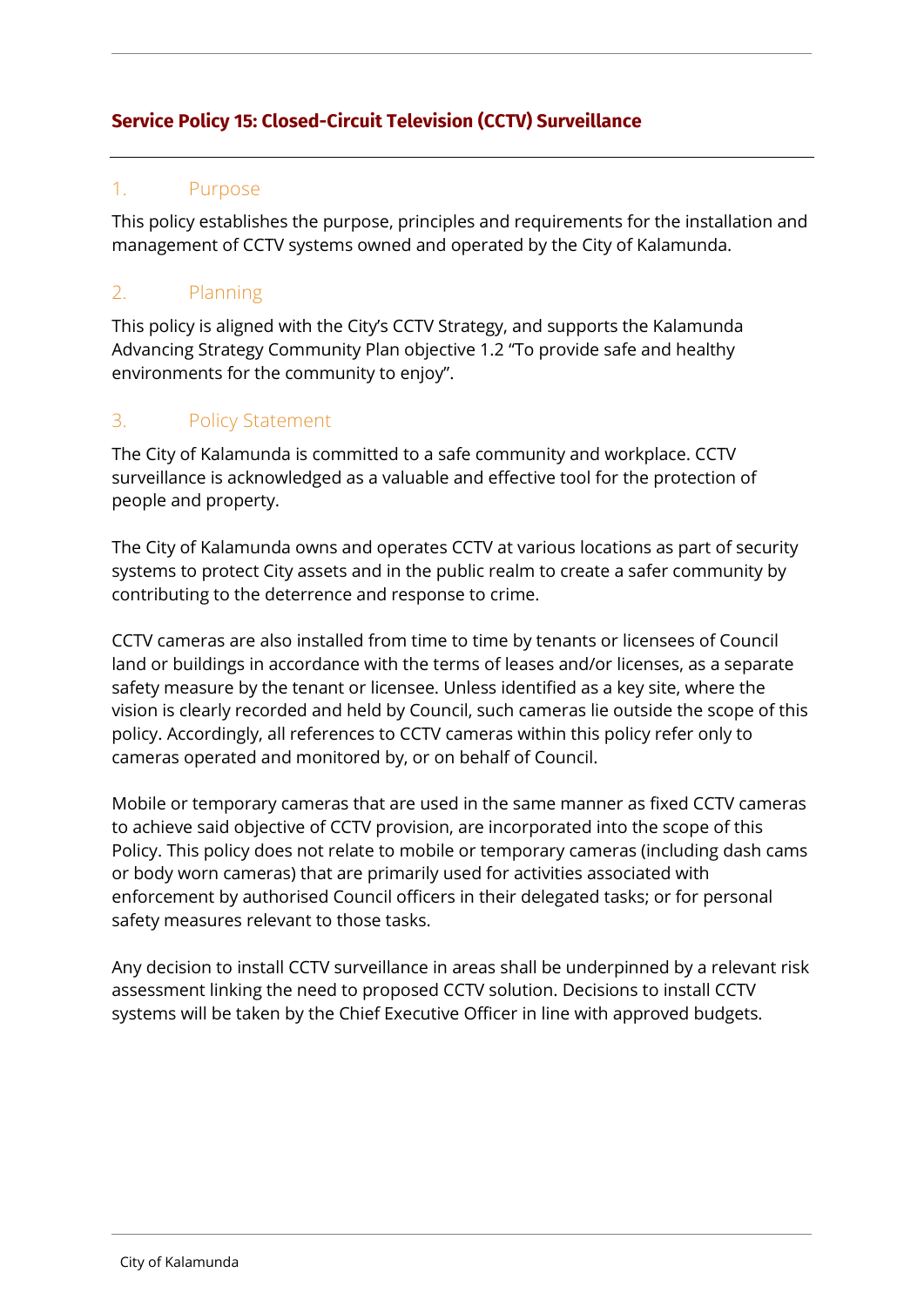# 4. Detail

To implement this policy, the City of Kalamunda has set the following primary objectives:

- a) Contribute to community safety, asset protection and police response capability.
- b) Contribute to perceptions of safety and making people feel safe and secure; and
- c) Maintain ownership and responsible control of the CCTV system.
- d) In achieving these objectives, the City's CCTV system will be operated in accordance with the following guiding principles:
- e) CCTV is installed to contribute to the protection and safety of the City's assets, public spaces, and community.
- f) CCTV is part of a multi-faceted approach to crime prevention and community safety and installations are based on an evidence-based assessment of public open space or asset risk assessment.

The contribution and value of CCTV is acknowledged through Community and Stakeholder consultation; and

CCTV systems are maintained to a high operational standard and operated in compliance with all relevant legislation and functional requirements. Signage will be deployed advising the public that CCTV surveillance is in place WA POLICE FORCE MEMORANDUM OF UNDERSTANDING

The City of Kalamunda is a participant to the State CCTV Strategy. The City of Kalamunda provides access to live Recorded Material of public space CCTV to the WA Police Force, under the terms of the WA Police Force MOU.

The City of Kalamunda may withdraw from the WA Police Force MOU in accordance with Clause 5 of the WA Police Force MOU.

CONTROL OF RECORDED MATERIAL

The City of Kalamunda manages Recorded Material according to Management (Standard Operating) Procedures.

Access to Recorded Material may be approved in the following circumstances: Recorded Material is accessed by the WA Police Force in accordance with the WA Police Force MOU and following receipt of a signed application for Recorded Material (Annexure I).

Recorded Material is subject to a subpoena or lawful order by a court; and Following receipt of a Freedom of Information application, however, each application will be assessed on a case by case basis, in accordance with the Freedom of Information Act 1992.

Operational matters pertaining to CCTV, including installation, management and maintenance shall be dealt with via a CEO Direction